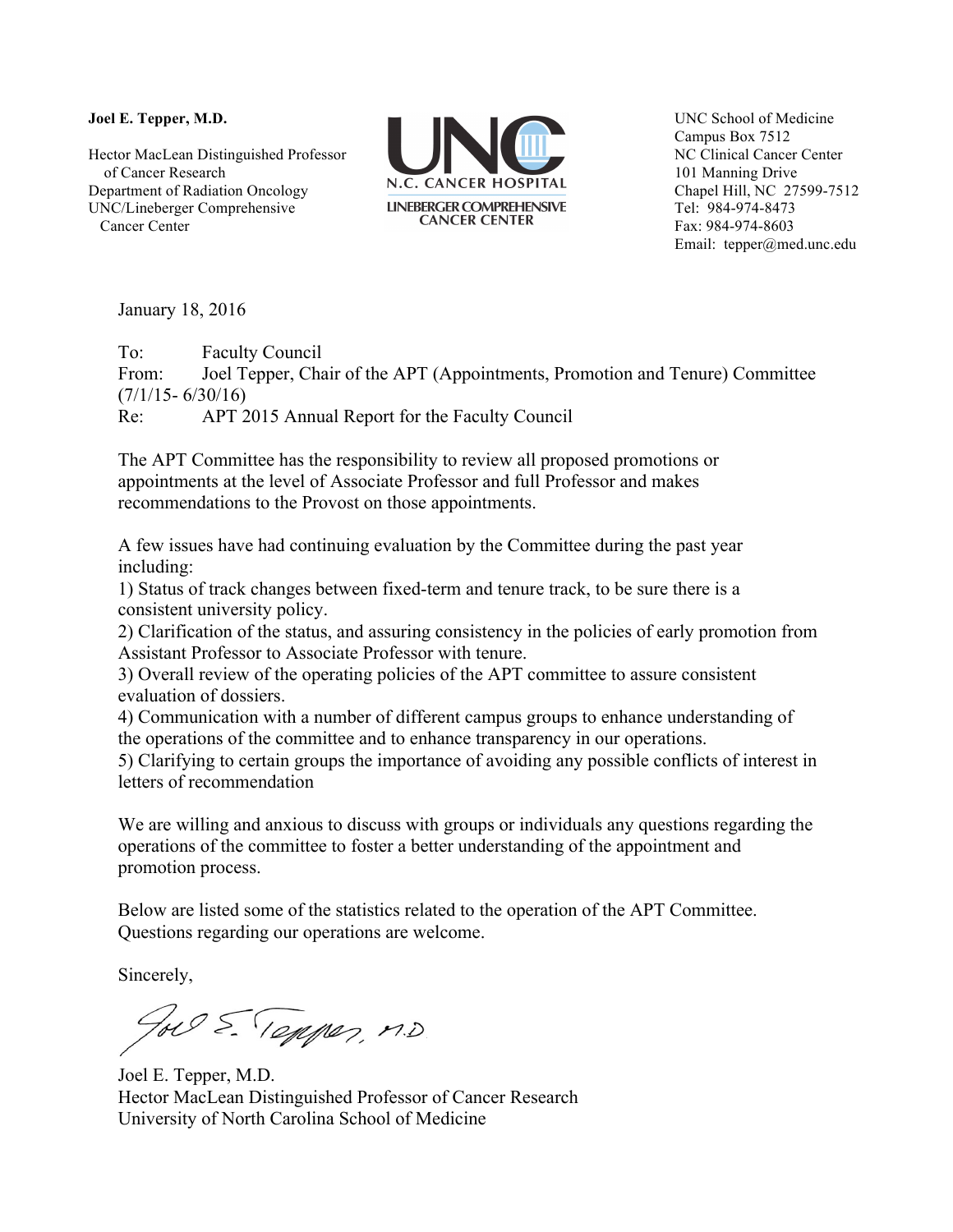| Month             | No. Dossiers<br>Approved | No. Dossiers Not<br>Approved | No. Returned for<br>More Information |
|-------------------|--------------------------|------------------------------|--------------------------------------|
| January 7, 2015   | 5                        |                              |                                      |
| February 11, 2015 | 7                        | 0                            |                                      |
| March 11, 2015    | 31                       | 2                            |                                      |
| April 8, 2015     | 11                       | 0                            | $\mathbf{\Omega}$                    |
| May 13, 2015      | 13                       |                              |                                      |
| June 10, 2015     | 13                       | 0                            | $\mathbf{0}$                         |
| July 8, 2015      | 14                       |                              |                                      |
| August 13, 2015   | 6                        | 0                            |                                      |
| September 2, 2015 | 8                        |                              |                                      |
| October 7, 2015   | 4                        | 0                            | $\mathbf{\Omega}$                    |
| November 4, 2015  | $\overline{2}$           |                              |                                      |
| December 2, 2015  | 8                        |                              | 0                                    |
| Totals            | 122                      | 3                            |                                      |

## **Annual APT Commmittee Report: 2015 Monthly Meeting Recommendations**

.

In 2015 the committee reviewed 132 dossiers. Seven dossiers were returned for more information. The final recommendations to the Provost were in favor of approving 122 and against approving three dossiers.

Of the 132 dossiers reviewed in 2015, 78 involved on time or late promotion to associate professor with tenure and eight were considered as early promotions to Associate Professor. There were 46 promotions from Associate Professor to Professor.